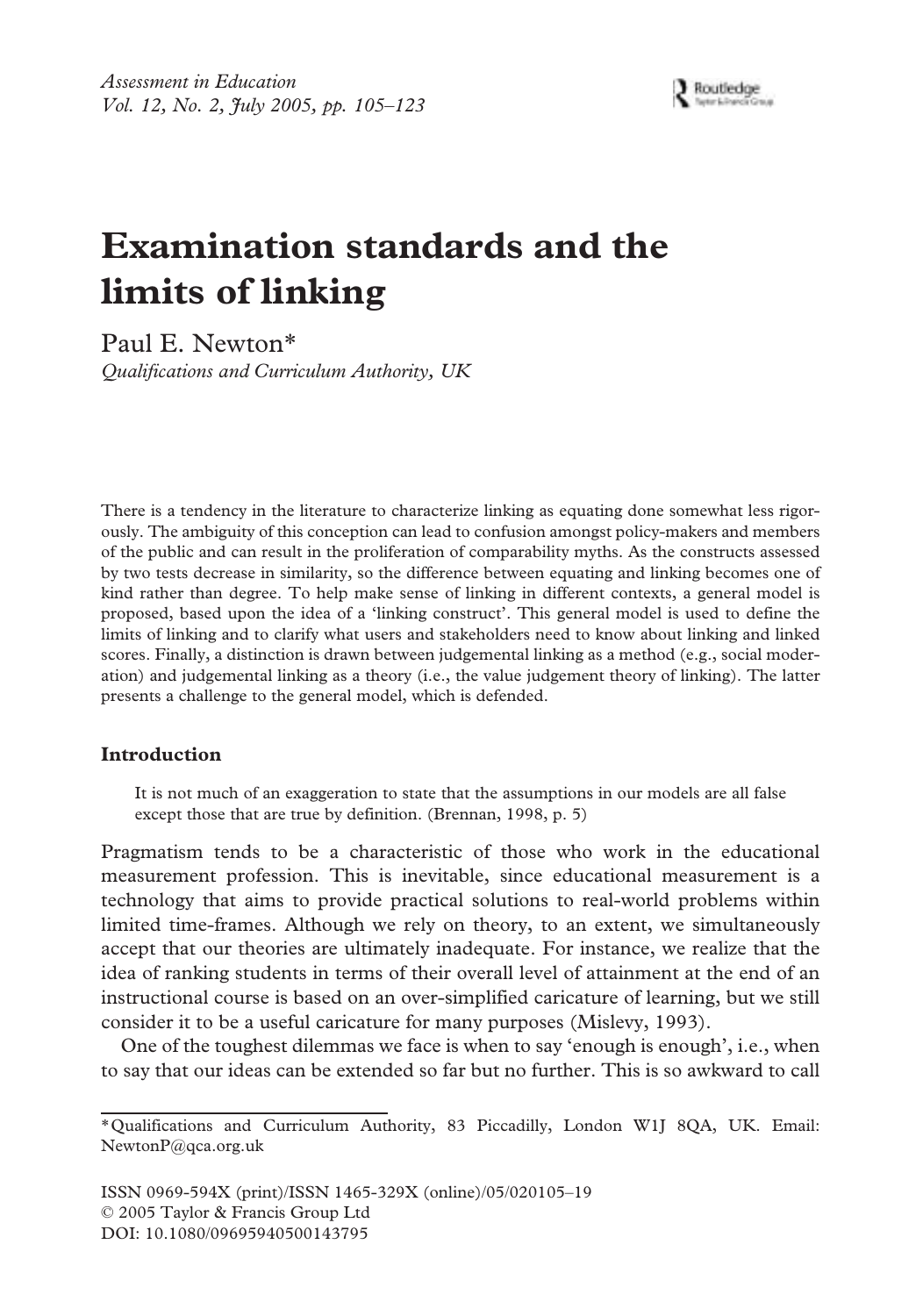because *all* of our theories and practices are questionable to some extent. How should we draw the dividing line between problematic and too problematic? And, which is harder still, how should we defend such decisions when they would frustrate the aspirations of policy-makers? The idea of linking standards across assessments presents a paradigmatic example of this dilemma.

Educational measurement professionals have, arguably, not been forceful enough in drawing dividing lines between problematic and too problematic. We have allowed myths to develop which, due to their longevity, are now extremely hard to challenge. This has been particularly true in relation to the linking of examination standards over time. For example, in England, ever since the subject-based A level examination was introduced in 1951, the boards responsible for examining and certification have claimed—with each successive year—to have successfully linked standards from the previous year's examinations to the next. If so, then the 'obvious' corollary is that the 1951 pass standard in any subject must be comparable to the 2005 pass standard. Yet, the A level has changed radically over time, and no one who genuinely understood the implication of those changes would sanction such a simplistic inference. Unfortunately, persistent misunderstandings of the inferences that follow from linked standards over time have repeatedly perplexed policy-makers and the general public alike (e.g., Cox, 1975, p. 38; Orr & Nuttall, 1983, p. 14; Baker *et al.*, 2000, p. 9). At times, these misinformed debates have threatened to destabilize the system entirely; for example, during 2002, following the most recent radical reform of the A level system.<sup>1</sup>

The discussion that follows is not about the peculiarities of linking standards in England, it is about the peculiarities of linking standards, *per se*. It relates to any context in which linking relationships are established, in any country, and particularly when linking relationships are established between tests or examinations that are built to very different frameworks and specifications, e.g., assessments in different subjects. Having said that, the examination system in England does constitute a useful case study, especially given theoretical developments in England during the past decade, and it will be used as such.

The theoretical foundations for linking standards are not well articulated, and the following discussion seeks to explain why. This lack of articulation makes it hard to define the limits of linking—to identify when problematic becomes too problematic as far as linking is concerned—and it makes it hard to communicate the limits of linking, and the inferences which do and do not follow from linked scores, to policy-makers and members of the public. I will argue (contra some) that there *are* important limits on linking which we need to respect, even if that makes life politically hard for us.

# **A general model of linking**

According to Kolen and Brennan (2004), the goal of any linking exercise is 'to put scores from two or more tests on the same scale—*in some sense*' (p. 423). But what sense, or senses, might we be talking about? The following section proposes a general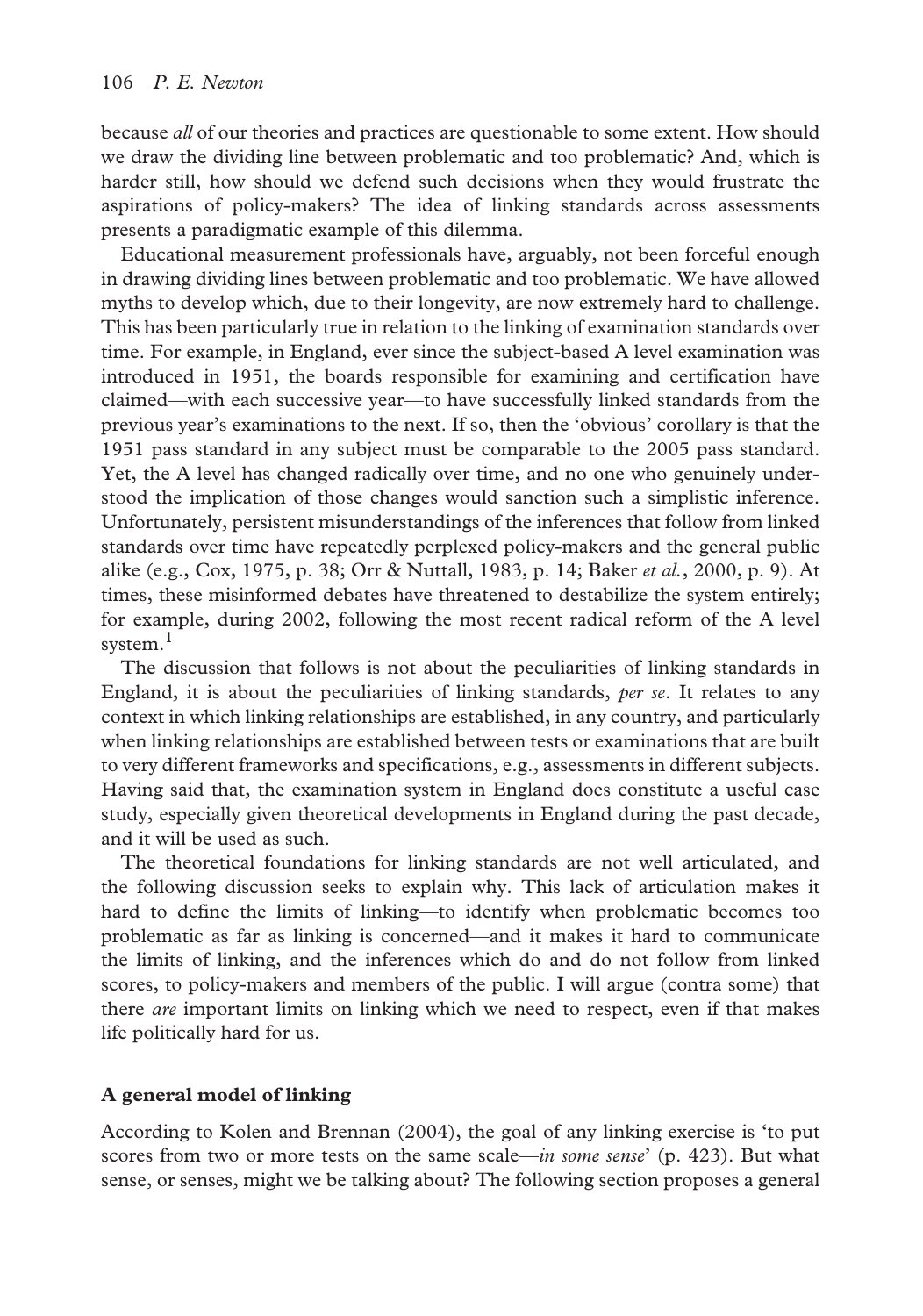model through which to make *sense* of any linking exercise. It is based upon the idea of a 'linking construct'.

## *The model*

Figure 1 is an attempt to illustrate the sense in which scores on any two tests could be said to be linked, via a linking construct. It is intended to model the conceptual basis of linking (rather than a generic methodology for linking).

In the most straightforward of situations, both test 1 and test 2 would be designed to exactly the same framework and specification, i.e., designed to assess exactly the same construct in the same way. This would enable the establishment of an equating relationship (see Feuer *et al.*, 1999).

According to the general model, equating is the special (or trivial) case of linking in which the linking construct is identical to the construct assessed by each of the tobe-linked tests. So, if both of the tests were designed to assess the same mathematics syllabus, then the linking construct would also be defined by that mathematics syllabus. From Figure 1, note how the level of attainment in mathematics on the linking construct scale corresponds to different scores on the test scales. The two test scales are linked via the linking construct.

As noted by Kolen and Brennan (2004), the term 'linking' is most often used to denote situations in which test 1 and test 2 are designed to different frameworks and



Figure 1. A graphical representation of linking standards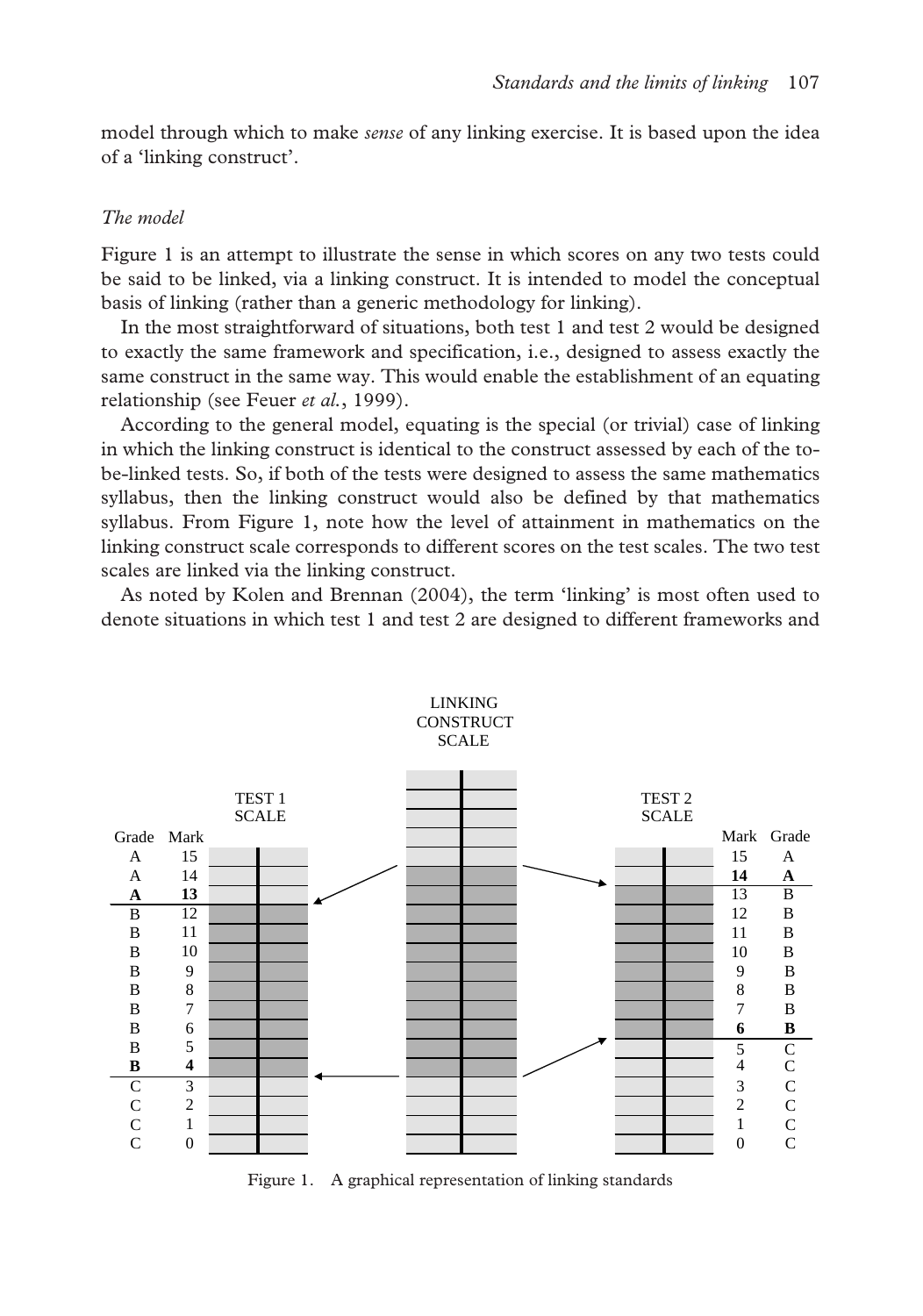specifications. Here—and this is the crucial point—the linking construct is identical neither to the test 1 construct nor to the test 2 construct. Instead, the linking construct might represent higher-level skills/abilities shared by the test scale constructs, or common sub-domains of the test scale constructs, or perhaps a more distant construct still. For the link to have *some* meaning, though, the test scales would have to be at least partially correlated, i.e., they would have to share *something* in common.

A frequently cited example of a linking relationship is that between the SAT-M and the ACT mathematics tests, both of which are commonly used in the USA to support college admissions decisions. Here, the linking construct might be the 'developed abilities and skills in the domain of mathematics' which both are assumed to measure to some extent (see Kolen & Brennan, 2004, p. 428).

In the general model proposed above, it is the linking construct that makes the link *meaningful*. In other words, inferences drawn from linked scores (on different tests) should be expressed in terms of the linking construct. Or, alternatively, what students at linked scores (on different tests) could be said to share in common would be the same level of attainment/ability in the linking construct.<sup>2</sup> Indeed, this is *all* that could be said on the basis of the linking relationship.

Importantly, the linking construct might be significantly different from the constructs assessed by each of the to-be-linked tests. For example, it would be possible to link standards, between a test of mathematics attainment and a test of chemistry attainment, using IQ as the linking construct. This would not, in any meaningful sense, make a level of attainment in chemistry comparable to a level of attainment in mathematics. The process would simply mean that students at linked scores on the different tests would, on average, share the same  $IQ<sup>3</sup>$ . The tests would be linked in terms of average student intelligence, but not in terms of average student attainment. So, even though a mathematics student might know no chemistry, and a chemistry student might know no mathematics, scores on the two tests could still be meaningfully linked, using IQ as the linking construct.

By way of example, Western Australia statistically adjusts the marks of different Tertiary Entrance Score (TES) subjects onto a common scale. For most students, university admission relies on a single index of achievement, the Tertiary Entrance Rank (TER). The TER is based on the sum of the scaled marks achieved by each student in the particular combination of subjects which she studied. Subject marks are scaled prior to aggregation to ensure that students are not disadvantaged by choosing a difficult subject. The scaling is based upon a linking construct which has been referred to as 'academic ability' or 'potential' (see Partis, 1997); score distributions, for each subject, are scaled to reflect the ability distributions of the students which studied them. $4$ 

It is worth emphasizing that the linking construct might be significantly different from the constructs assessed by each of two to-be-linked tests, even when the tests actually shared much more in common. This might occur, for instance, if grade standards across a whole host of subject examinations were to be linked according to general academic ability. Even if pure mathematics and applied mathematics could be said to share a common 'mathematical ability' linking construct, they (and all the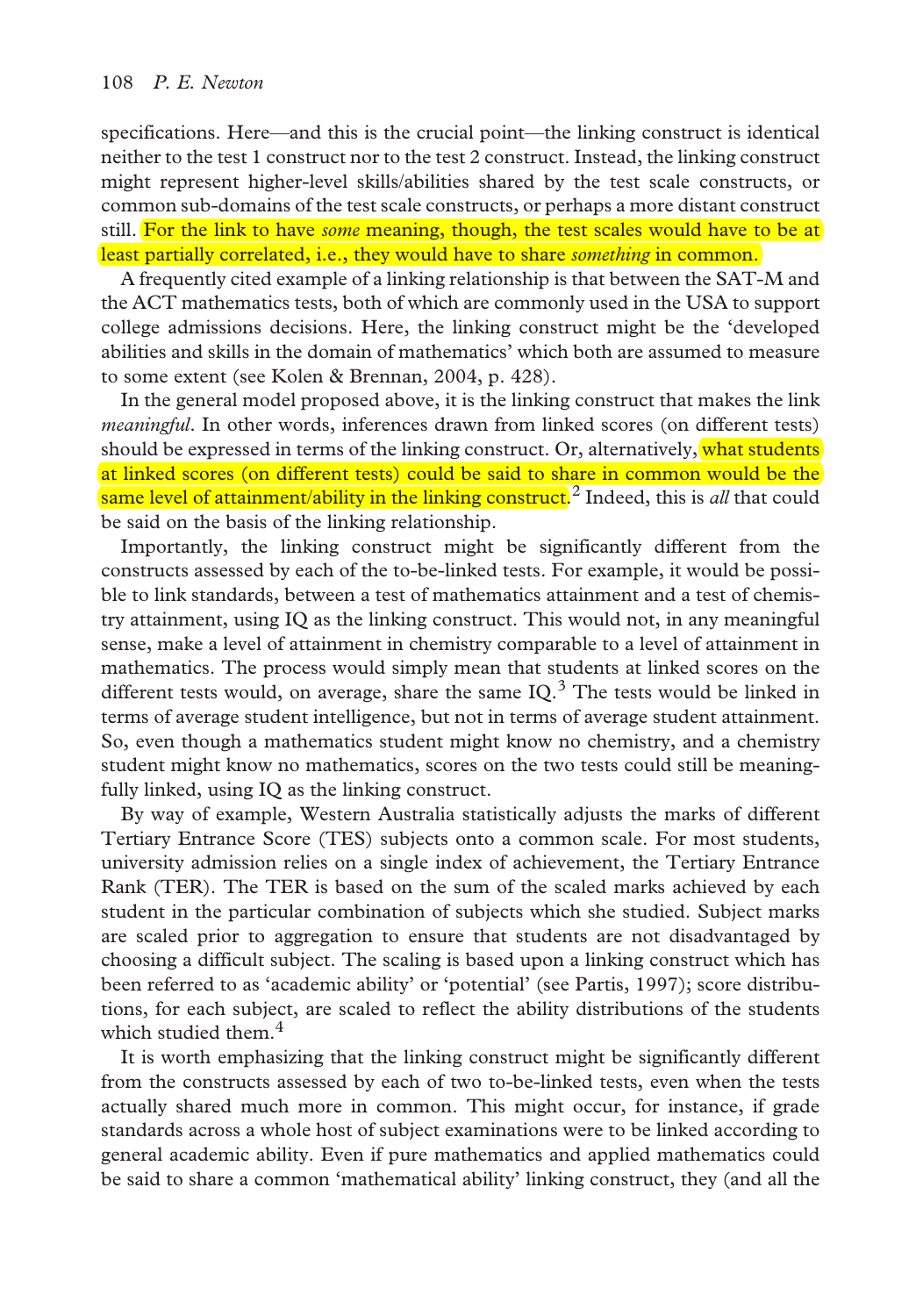other subjects) would still be linked according to general academic ability. This is the principle underlying the scaling of subject marks in Western Australia (and other Australian states).

In proposing the general model, a major intention is to emphasize that linking is not simply 'less rigorous' than equating, and comparability is not simply 'more approximate' than equivalence. In my view, this kind of talk is inappropriately woolly and can result in serious misunderstanding and negative impacts upon policy and practice. Instead, as the constructs assessed by two tests decrease in similarity, so the difference between equating and other forms of linking becomes one of kind rather than degree.

To appreciate the significance of this proposal we need to consider the inferences that are supported in each case. When two tests are designed to exactly the same framework and specification, the process of equating supports inferences concerning the single construct which both scales represent. However, when two tests are designed to different frameworks and specifications, the process of linking can only support inferences concerning the linking construct that encapsulates (at least something of) that which the two scales have in common. Students at linked scores from two tests can be considered comparable only in terms of the linking construct that the tests share in common, and not in any other sense. Note that the purpose of linking is to allow us to draw inferences about *students* and not about tests. When we say that teststandards are comparable we actually mean that students at linked scores are comparable (and the linking construct explains the sense in which they are comparable).

## *Different types of linking*

A corollary of the foregoing discussion is that there could be no straightforward hierarchy of linking types. To some extent this challenges previous frameworks, particularly the formulation presented by Linn (1993) which was based upon the seminal work by Mislevy  $(1992)$ .<sup>5</sup>

Linn (1993) listed five types of linking 'listed in order of statistical rigor, with equating being the most rigorous and social moderation being the least rigorous' (p. 85):

- 1. equating—tests measure the same construct, in the same way
- 2. calibration—tests measure the same construct, but somewhat differently
- 3. statistical moderation—tests do not measure the same construct, but scores can be linked statistically using an external measure (e.g., a measure of general academic ability such as the Australian Scaling Test)
- 4. prediction—tests do not measure the same construct, but an empirical relationship between scores can be estimated
- 5. social moderation—tests do not measure the same construct, but scores can be linked judgementally.

The problem with the idea of a straightforward hierarchy is that it necessarily confounds questions of conceptual foundation and methodological rigour. There are two basic questions to be asked of any linking exercise: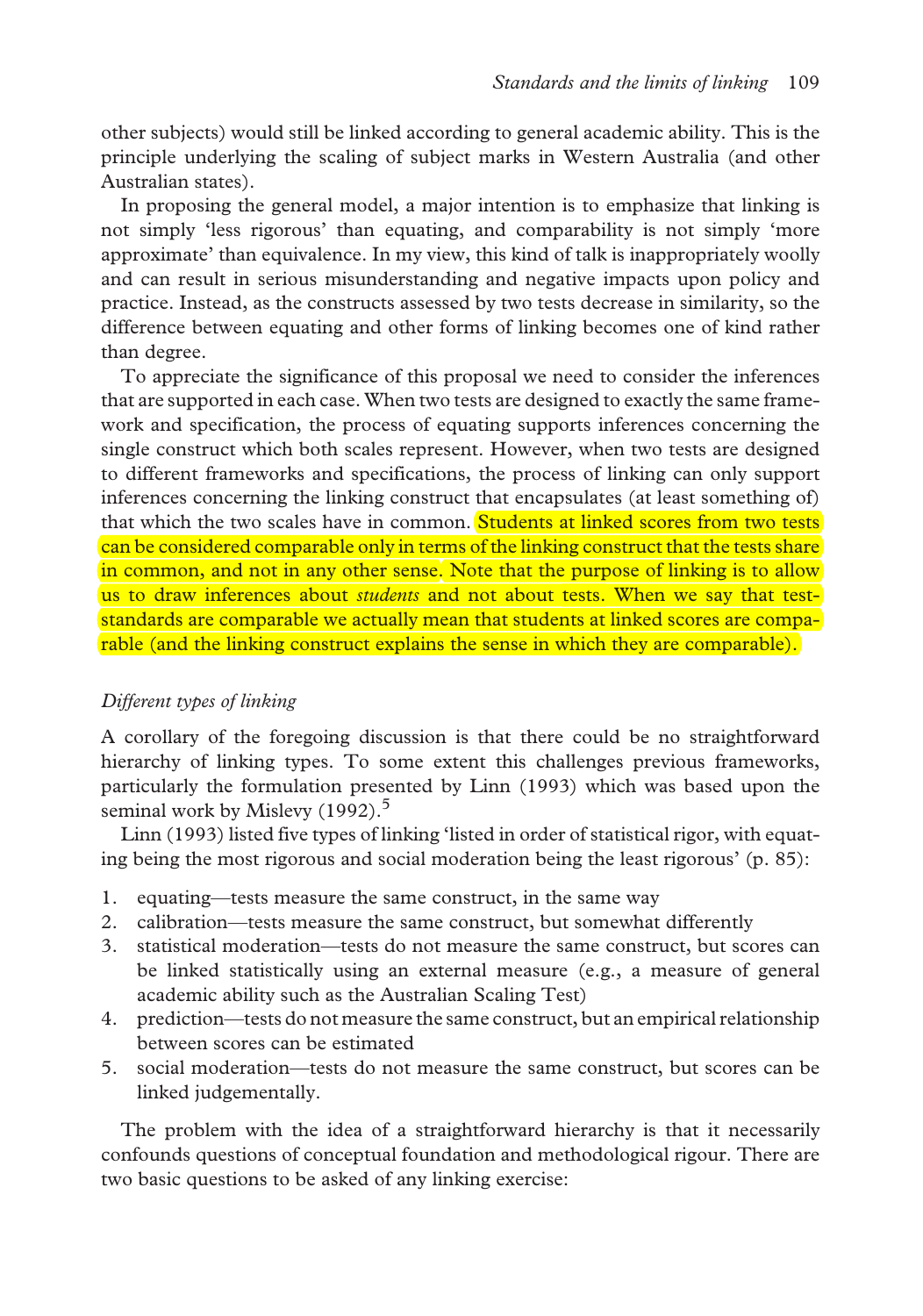- $\bullet$  what do the to-be-linked tests have in common, i.e., how should we characterize the linking construct (the conceptual foundation question)?
- which methodology is most suitable for linking standards in the relevant context and how reliable is it (the methodological rigour question)?

In principle, a judgemental methodology could be employed to link standards between two tests designed to exactly the same framework and specification (i.e., to establish an equating relationship). If so, would this elevate judgemental linking to a higher position in the hierarchy than prediction, statistical moderation or even calibration? The lack of a definitive answer signifies that the idea of a hierarchy is misleading. It emphasizes that the distinction between equating/equivalence and linking/comparability is not actually grounded in degree of 'statistical rigor' (Linn, 1993, p. 85) or ''strength' of the resulting linkage' (Kolen & Brennan, 2004, p. 429).

Linn (1993, p. 94) said of statistical moderation: 'although comparisons are in fact made among students based on their statistically moderated scores on different combinations of tests, the scores cannot be considered equivalent in any rigorous sense.' I would go further by arguing that such scores could not be considered even *approximately* equivalent. Inferences based on score comparability are of a different kind from inferences based on score equivalence; it is not simply that we should be less confident in the rigour of the linking methodology and less confident in our claims. This is an important point. Even when test scores have a wide confidence interval around them the reported score is still the best estimate and should be treated as such. By the same token, if we appear to talk about comparability as though it were akin to equating with a wide confidence interval, then we will mislead users into drawing exactly the same kind of inferences from linked scores (which do not measure the same construct) as from equated scores (which do).

Mislevy (1992) discussed the statistical moderation of tests in different subject areas slightly differently. He proposed that there: 'is no pretense that the two tests measure the same thing… *moderation* simply aligns scores from the two as to some measure of comparable worth' (p. 25). He later suggested that, when linking via a moderating test, 'the test's specifications determine the locus of value for "comparable worth" (p. 68). This could be interpreted as tantamount to my earlier proposal that inferences drawn from linked scores across different tests should be expressed in terms of the linking construct. On the other hand, he subsequently claimed that moderation forces an 'arbitrarily determined operational definition of comparability' (p. 72) which seems to suggest that he would prefer not to draw *any* meaningful inferences from linked scores. Yet, if no meaningful inferences followed, then why would we link scores at all? Surely this would be to introduce an unacceptable threat to validity, i.e., the introduction of apparent meaning where none actually existed? One response would be to argue that, although no meaning followed, the link might still enable the use of results for pragmatic purposes which would not be possible otherwise (e.g., the 'fair' use of results, from assessments in different subjects, for university selection). This is a red herring, though, since such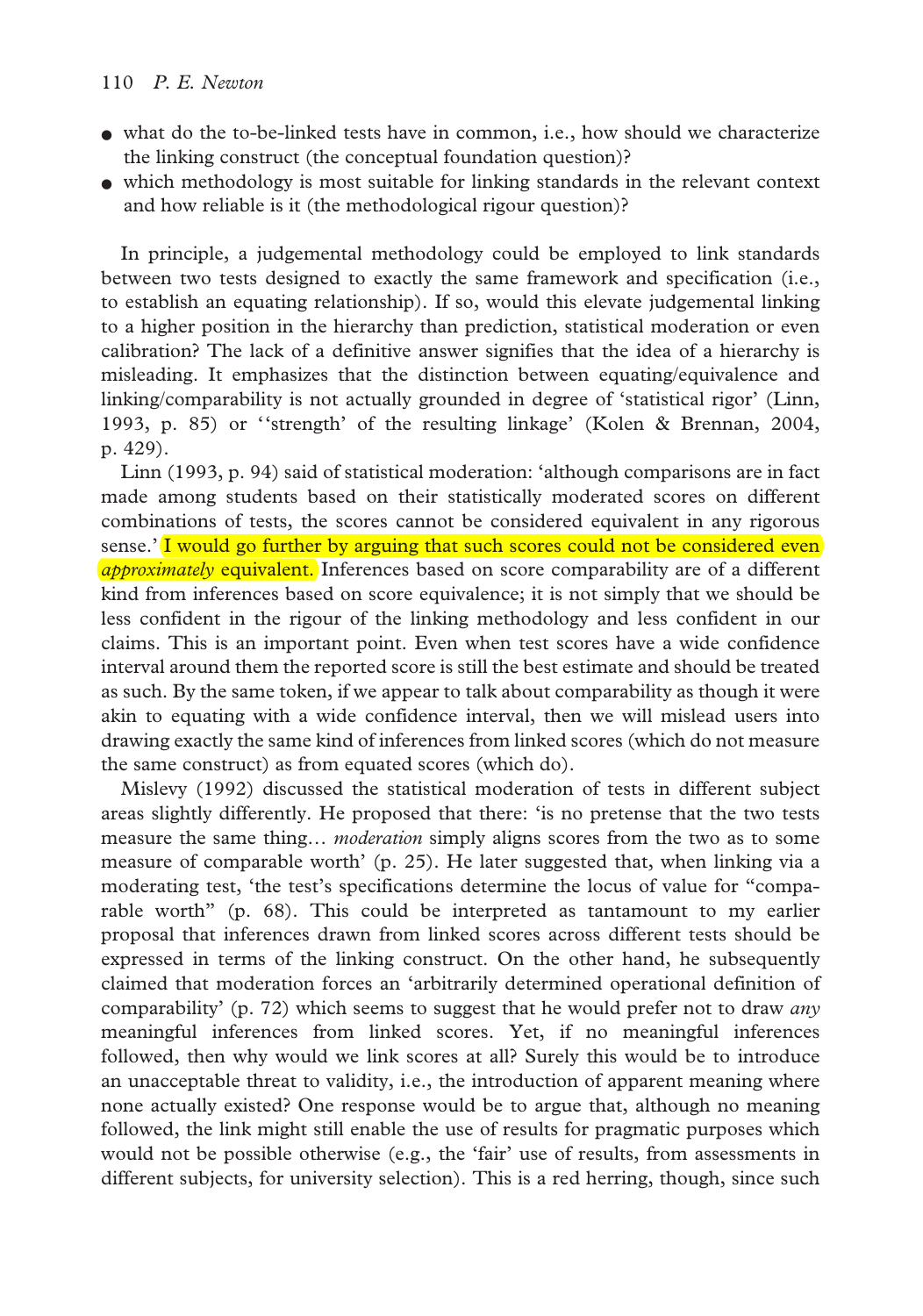use would inevitably be predicated upon an implicit meaning even if that meaning was officially denied.

## *Judgemental linking*

Before concluding discussion of the general model, the idea of judgemental linking needs to be considered in more detail. There is a need to clarify some of the terminology that has been used in the past, and to introduce a crucial distinction between judgemental linking as a method and judgemental linking as a theory.

Social moderation, as described by Linn (1993), describes a family of methods for bringing standards into line through the exercise of professional judgement. In countries such as England and Australia, it is typically associated with the evaluation of coursework, project or portfolio work by teachers. Coursework tasks in England tend to be somewhat more circumscribed than, say, portfolio evidence in Queensland. However, in both cases, different assessment evidence is judged according to a common national/state standard for the subject. In short, social moderation is generally associated with contexts in which the linking construct is either identical to the assessment construct (used by teachers in different schools), or has a great deal in common with the assessment constructs (used by teachers in different schools).

In many instances of social moderation, teachers from different schools gather together with samples of work that they have already assessed. Through a process of discussion and debate, they negotiate a shared understanding of the national/state standards and moderate (i.e., amend) their previous judgements as necessary. This is also known as consensus moderation, or peer moderation. In some countries, such as England, the process of coursework moderation tends to be somewhat less collaborative, and decisions rely more heavily upon the judgement of a moderator from an examining board.<sup>6</sup>

In terms of a typology of linking, it should be recognized that social moderation describes but one family of methods for linking standards judgementally; one in which teachers' judgements are brought into line. There are other families too; in particular, the family of methods for linking cut-score standards across test versions (e.g., judgemental grade boundary linking, described below in relation to the A level examination).

# *The limits of linking*

Under the general model proposed above, the limits of linking are clear:

- 1. linking can only be achieved if a plausible linking construct can be identified (even if this construct can only be roughly defined and/or loosely defended);
- 2. inferences from linked scores can only be drawn in terms of the linking construct.

To facilitate understanding of linked scores and, thereby, to facilitate valid inferences and to prevent invalid ones, *the linking construct must be made explicit for all users and stakeholders*.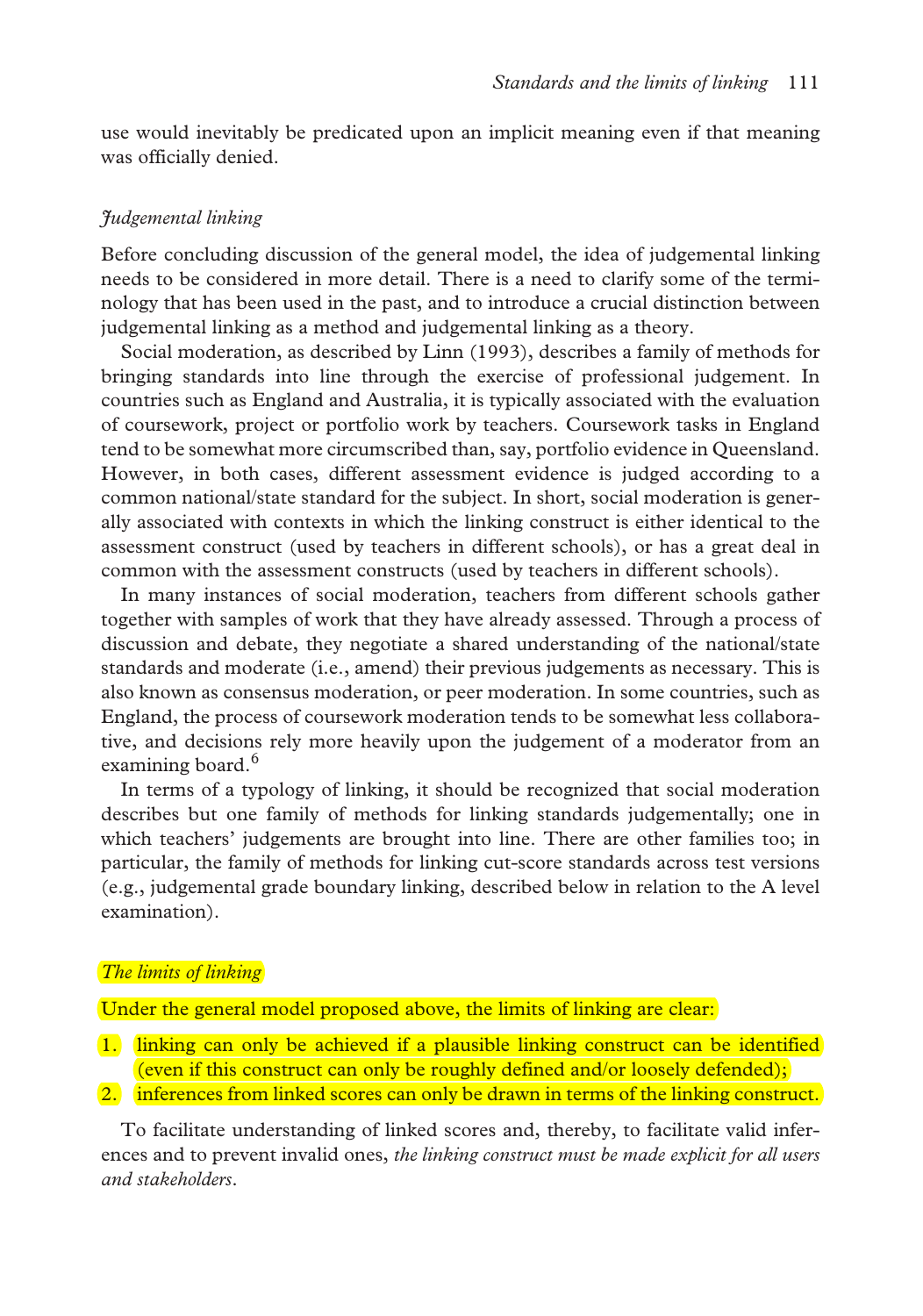## **A challenge to the general model of linking**

Much more interesting than the idea of value judgement as a *method* for achieving comparability, is the idea of value judgement as a *theory* of comparability. This proposal was developed in England in the 1990s, and was promulgated both by Cresswell (1996; Baird *et al.*, 2000) and by Wiliam (1996).7 I shall focus on the work of Cresswell.

In preceding sections, I outlined a general model of linking, grounded in the notion of a linking construct. The linking construct provided a rational basis for making sense of comparability in different contexts. A corollary of the model was that, where no plausible linking construct can be identified, comparability cannot be said to exist.<sup>8</sup>

In stark contrast, Cresswell argued that comparability can genuinely be said to exist even when no rational basis for making sense of comparability can be established. The tension between these two perspectives will be explored below. The scene will be set through a brief description of present-day judgemental linking procedures in England—since this is the context in which Cresswell developed his theory—focusing on the subject-based General Certificate of Education Advanced level qualification (GCE A level).

## *Judgemental linking procedures in England*

A levels were first examined in England in 1951. They were originally intended as qualifying examinations for university entrance and, as such, were graded as either pass or fail (although a distinction grade was introduced after a few years). However, they increasingly became instruments for competitive selection, and universities demanded greater levels of discrimination. Rather than making raw marks available, five passing grades were officially introduced in 1963, A to E. Nowadays, students tend to be offered university places contingent on their having achieved a particular A level grade profile (e.g., at least grade B in history and at least two other A levels at grade C or above).

## *The A level 'gold standard'*

The A level was traditionally offered by examining boards which had emerged from universities (e.g., the University of Cambridge Local Examinations Syndicate). Different boards offered alternative examinations in the same subject; in fact, even within the same board, alternative examinations were offered for different syllabuses in the same subject.

The A level has changed considerably over the years. The number of boards has been reduced, as has the number of syllabuses offered, and greater regulation has been imposed. The most significant change of recent years was the Curriculum 2000 reform, which introduced modular assessment and a two-stage certification process.<sup>9</sup> What has notionally remained constant over the years has been the A level 'gold standard'—the standard required for the award of each grade in each subject.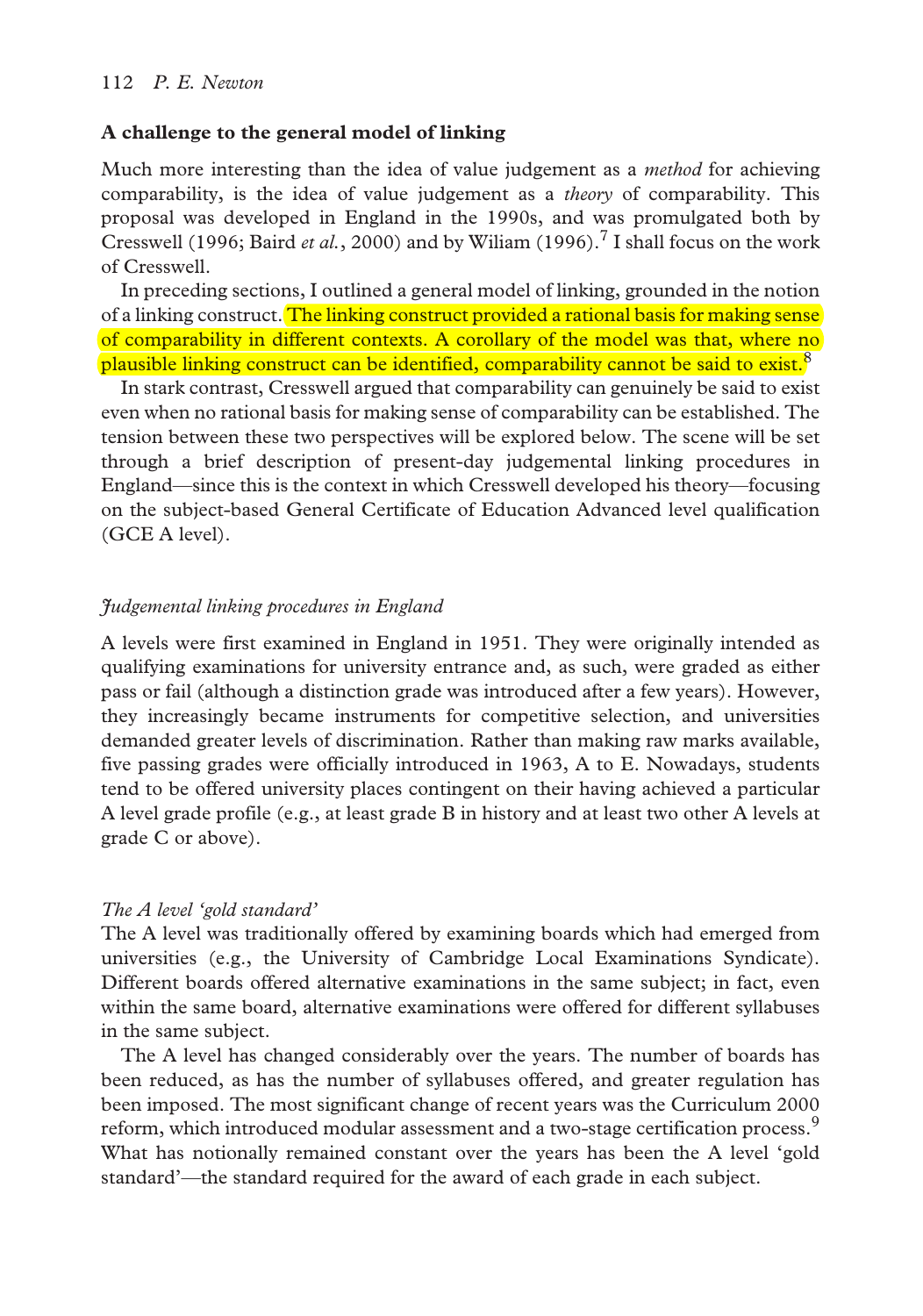For the A level 'gold standard' to be maintained, and for the A level to function effectively as a university selection device, linkage needs to be achieved (simultaneously) between different examinations:

- for the same syllabus (e.g., from one year to the next within the same board);
- $\bullet$  for different syllabuses in the same subject (e.g., between one board and another, or from one year to the next within the same board following syllabus re-design);
- for different subjects (e.g., between psychology and chemistry).

Linkage is expressed through application of the same (A to E) grade scale across all examinations. This is achieved through a process of judgemental grade boundary linking. Although methods have evolved somewhat over time (and although, prior to regulation, different boards operated somewhat different procedures), the principle of judgemental linking has remained central.<sup>10</sup>

#### *Present-day judgemental linking procedures*

Recommendations for grade boundary marks are determined during grade awarding meetings. These meetings occur for each subject syllabus within each examining board and the primary objective of the awarding committee is the maintenance of specific subject standards over time. The awarding committee for each examination is chaired by the Chair of Examiners and also includes the Chief Examiner(s), Principal Examiner(s) and Principal Moderator(s). Examining board officers are required to advise the committee and direct its procedures.

The awarding committee, therefore, is made up of subject matter experts, who are generally experienced (and often practising) teachers, and who will have contributed to the development of the examination. They engage in a process of 'script scrutiny', which involves comparing scripts from the present year (at various marks) with 'archive' scripts from previous years (at grade boundary marks). In doing so, they use professional judgement of evidence produced in scripts to identify marks that correspond to comparable levels of attainment.

However, they are also required to pay heed to statistical information supplied by the examining board. This includes:

- technical information including mark distributions, relating to the question papers/ tasks and questions;
- statistical information on candidates' performance in previous series (where available);
- details of significant changes in entry patterns and choices of options;
- statistical information on schools' and colleges' estimated grades for all candidates.

After the awarding meeting, the Chair of Examiners communicates her grade boundary recommendations to the examining board's Accountable Officer (who is ultimately responsible for deciding grade boundary marks for each examination). After review of the recommendations, in light of all the available evidence including outcomes for syllabuses in related subjects (e.g., comparing outcomes for history with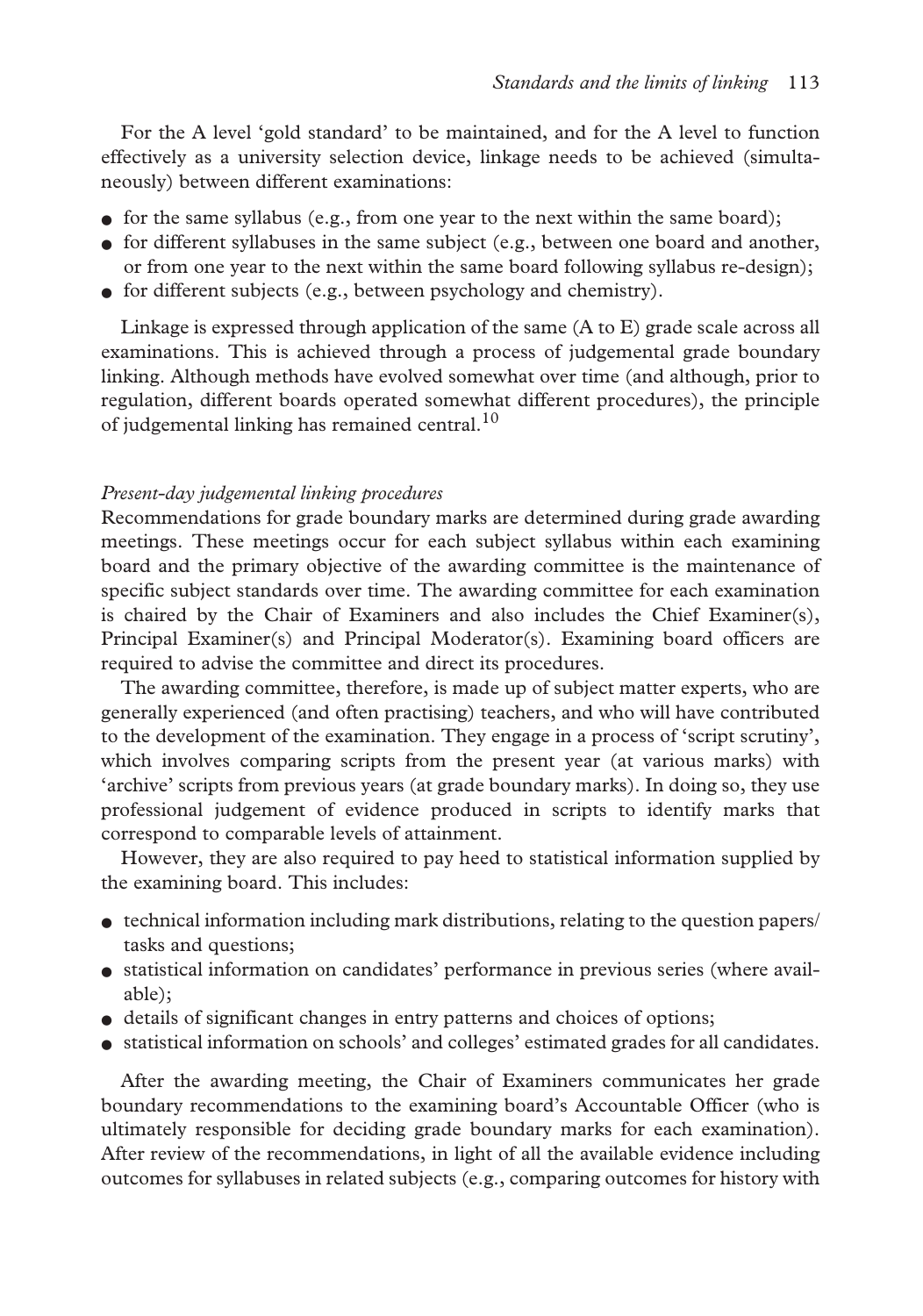outcomes for other humanity subjects), the Accountable Officer is at liberty to decide upon alternative grade boundary marks should she consider this to be necessary.

The Code of Practice (e.g., QCA, 2004)—according to which the boards are regulated by the Qualifications and Curriculum Authority (QCA)—does not give explicit instruction on how the statistical and judgemental evidence should be combined, nor on whether to elevate one form of evidence above another in any circumstance. In addition, although judgemental decisions are supported by generic performance descriptions, there is no explicit definition of what is meant by the maintenance of examination standards. As such, the decision of the Accountable Officer to overrule recommendations from the Chair of Examiners can be a problematic one.

# *The value judgement theory of linking*

Cresswell's thinking on value judgement as a theoretical basis for comparability was honed in the wake of a couple of decades of unsuccessful work on the development of grade descriptors for public examinations. Since the early 1980s, the examining boards had been under considerable political pressure to move from linking procedures which gave the impression of a kind of within-subject cohort-referencing (see Wiliam, 1996) to linking procedures which were grounded in the principle of within-subject criterion-referencing (see Secondary Examinations Council, 1984). The development of written grade criteria, and their use as a basis for linking exam standards over time, was intended to enable results to convey far more information about what students actually knew and could do (which would be good for employers), and to enable national and local monitoring of educational standards over time (which would be good for politicians and school managers).

Cresswell (1996, p. 57) introduced his argument as follows:

By recognising the setting of standards as a process of value judgement, the analysis presented here explains why successive recent attempts to set examination standards on the basis of explicit written criteria have failed and, indeed, were doomed to failure. The analysis also provides, for the first time, a coherent theoretical perspective which can be used to define comparable standards in quite different subjects or assessment domains.

His sociological definition of comparability was couched as follows:

Two examinations have comparable standards if candidates for one of them receive the same grades as candidates for the other whose assessed attainments are accorded equivalent value by awarders accepted as competent to make such judgements by all interested certificate users. (Cresswell, 1996, p. 79)

Wiliam (1996, p. 300), framing a similar analysis in terms of Searle's thesis on the construction of social reality (e.g., Searle, 1995), quoted Searle's story of a baseball umpire whose judgements were called into question:

*Interviewer*: Did you call them the way you saw them, or did you call them the way they were?

*Umpire*: The way I called them *was* the way they were.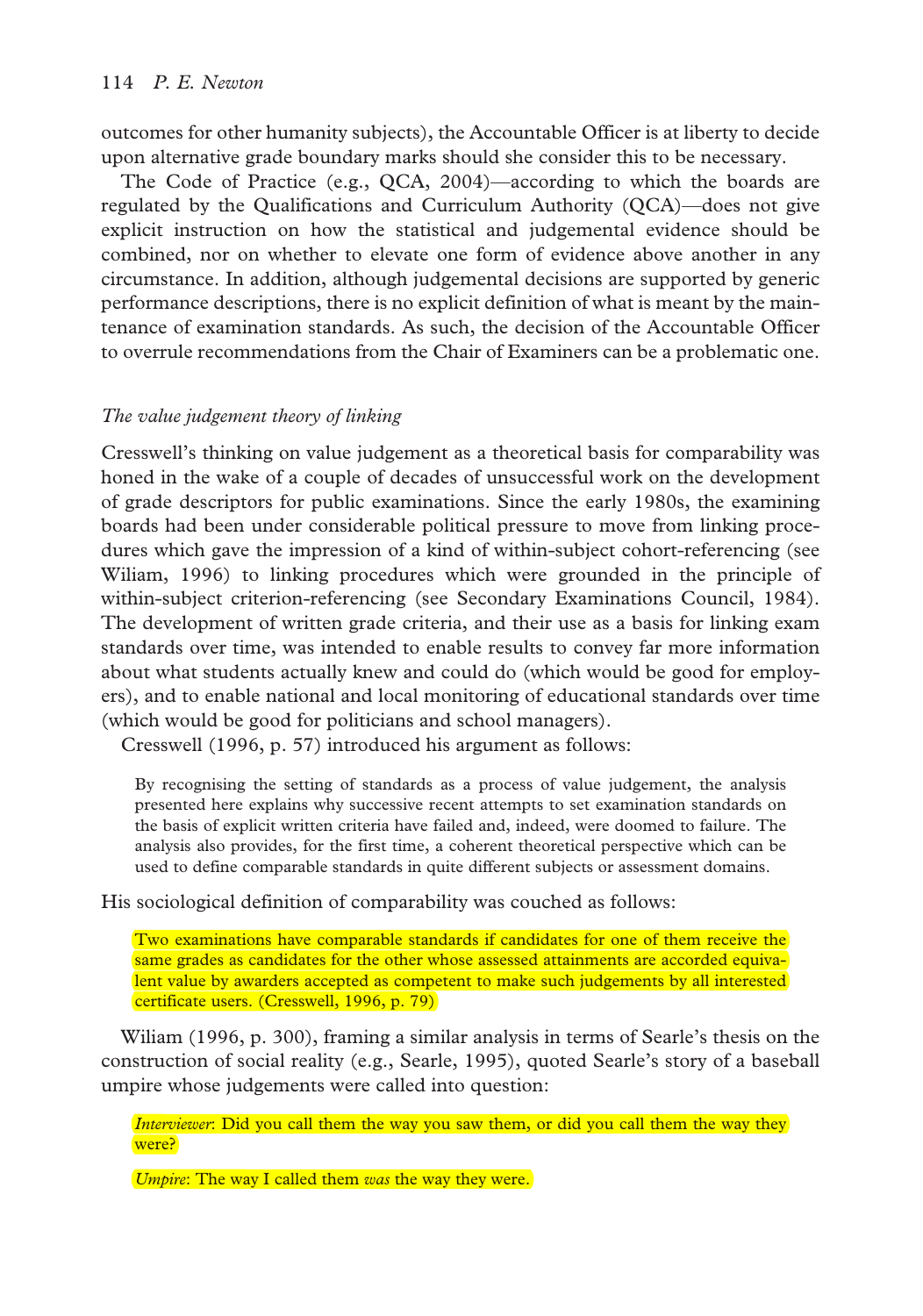In short, for Cresswell and Wiliam, those whom we empower to maintain examination standards do so *through their pronouncements* of comparability, as long as those pronouncements are generally accepted by society. According to the value judgement theory, there are no theoretical limits upon linking, only practical ones (related to what the empowered arbiters are prepared to claim and what society is prepared to accept).

This presents a direct challenge to the general model of linking presented earlier. At the heart of this challenge is an explicit rejection of the premise of grounding meaning via a linking construct. In contrast, Cresswell proposed that the judgement of equivalent value defies further 'epistemological justification' (Cresswell, 1996, p. 62), but that this does not actually hinder the effective use of examination grades. He was clear (Cresswell, 1996, p. 79) that judgements of comparability do not ascribe a property to the objects being judged (i.e., they do not construe levels of performance in terms of specific underlying student characteristics), they simply represent human responses to those objects (i.e., they purely and simply proclaim the value of particular levels of performance in different examinations).

#### *Exploring the value judgement theory*

To respond to the value judgement theory of linking, it is helpful to distinguish three different senses in which it appeals to value: value as the currency of examination results; the value judgement itself; and the principle of different underlying values contributing to grade boundary decisions.

#### *Value as currency*

In the theory proposed by Cresswell (1996), value is interpreted most fundamentally in the sense of currency. In accepting the pronouncement of an empowered arbiter of comparability, and in using examination grades as though comparability existed, users *create* the social fact of comparability (yet, at no point is there a formal requirement for agreement as to what comparability is actually supposed to mean). Thus, a grade has a certain currency as long as society agrees to treat it as though it had a certain currency. According to Cresswell, this even allows us to make sense of the requirement to link standards across examinations for different subject areas. It applies more generally, though, to all instances of linking.

While the currency analogy is certainly of philosophical interest, it can also result in apparent contradiction. The analogy suggests that, as long as users act as though a link has been correctly established, then comparability has genuinely been achieved. This results in the paradox that a link between scores which society accepted—following the pronouncement of its empowered arbiter—but then at a later date came to see as mistaken, would be genuinely valid (i.e., correct) for as long as the underlying error or false assumption remained unnoticed, and then genuinely invalid (i.e., incorrect) once the error or false assumption had been recognized. If this seems an unpalatable conclusion, then the notion of value as currency is insufficient to ground the value judgement theory.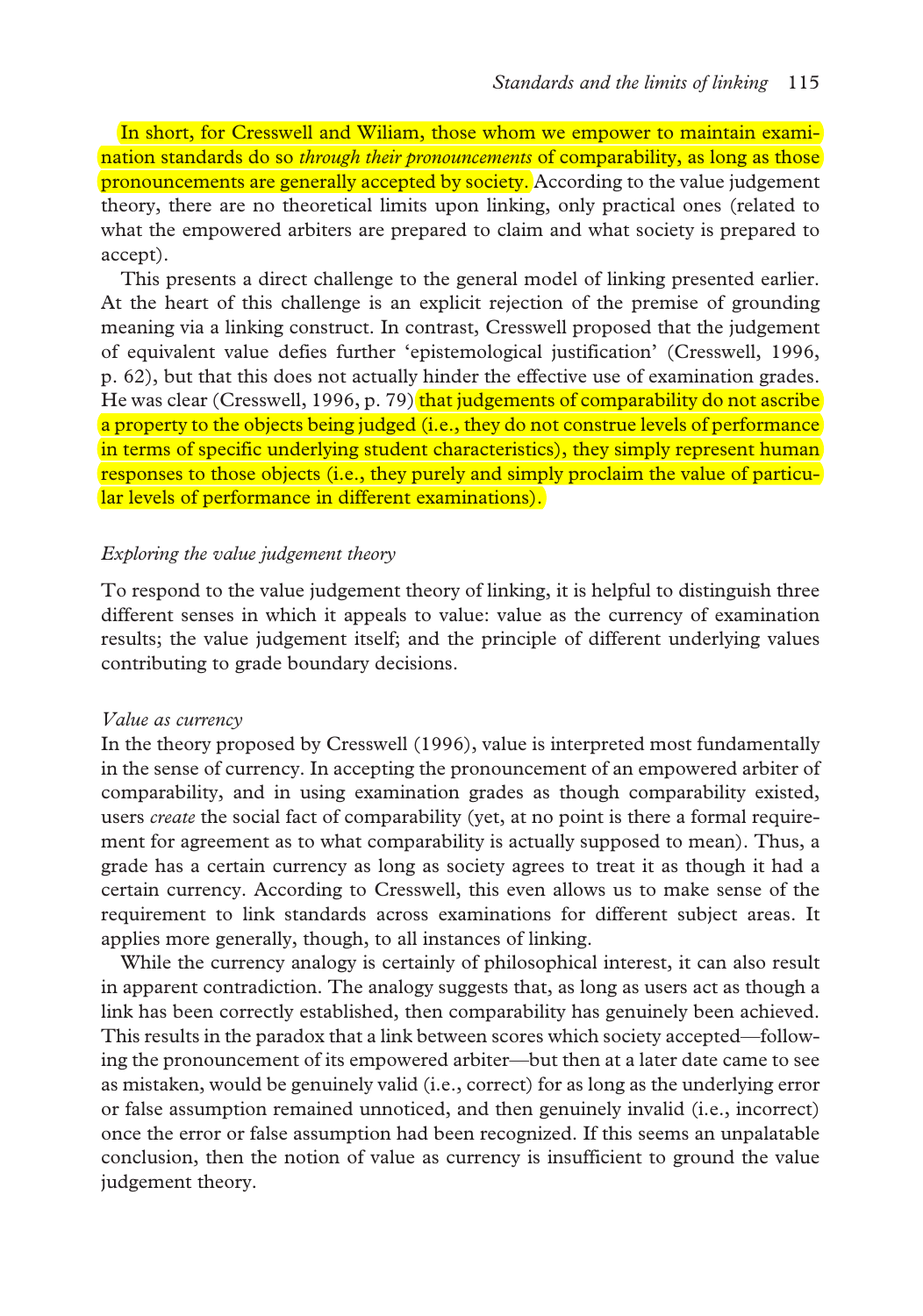## 116 *P. E. Newton*

The notion of value as currency would be deemed insufficient by anyone who wished to acknowledge the possibility that an arbiter of comparability might follow the broad due process of linking standards yet still fail to link standards effectively.

#### *The value judgement itself*

Perhaps it is not the use of results (as though comparability existed) that truly grounds the notion of comparability, but the nature of the value judgement itself. Perhaps society is prepared to act as though results are comparable because it is prepared to accept the judgement of a person/committee/institution whom/which they deem suitably qualified to make such judgements. So, society trusts the empowered arbiter to make *meaningful* judgements, even though this meaning may remain implicit rather than explicit. This does seem to be acknowledged by Cresswell (1996): 'acceptance is likely to be forthcoming from any particular user on a continuing basis as long as the awarders' evaluations differ only to some small extent from their own judgements, however informal or uninformed the latter may be' (p. 80). Importantly, then, trust would be rescinded if the presumed meaning of comparability seemed not to have been achieved, despite the prior pronouncement of comparability by the empowered arbiter.

On the other hand, by emphasizing the nature of the value judgement itself, we are at least implicating an underlying linking construct. And this seems antithetical to Cresswell's insistence that the value judgement proscribes further interpretation, as explained above. According to Cresswell, the task of the arbiter is to provide nonspecific comparability judgements (i.e., the examination performances are of equivalent value) rather than specific comparability judgements couched in terms of a linking construct (e.g., the examination performances correspond to students of comparable attainment).

So, exactly what is it that motivates Cresswell's appeal to the theoretical construct of value judgement as a basis for linking standards? One reason seems to be a supposition that technically defensible linkages often cannot be made (when couched in terms of a specific linking construct such as attainment) so there is no option but to appeal to an explicitly non-technical perspective.<sup>11</sup> However, a further, or perhaps a related, reason seems to invoke the final sense of value.

#### *Differing underlying values*

In his most recent publication, Cresswell (2003) distinguished between the use of public examinations to qualify individuals and the use of the data they provide to monitor schools and the education system more generally. He proposed that the former use requires a 'comparable outcomes' perspective on comparability, to be fair to students, while the latter use requires a 'comparable performances' perspective to work at all.

Cresswell explored the implications of these two perspectives in the context of the new framework for A level examining, Curriculum 2000 (which, as noted above, represented a major change of curriculum and assessment arrangements). While the comparable outcomes perspective required that the first Curriculum 2000 candidates 'should receive, as a group, comparable grades to those which they would have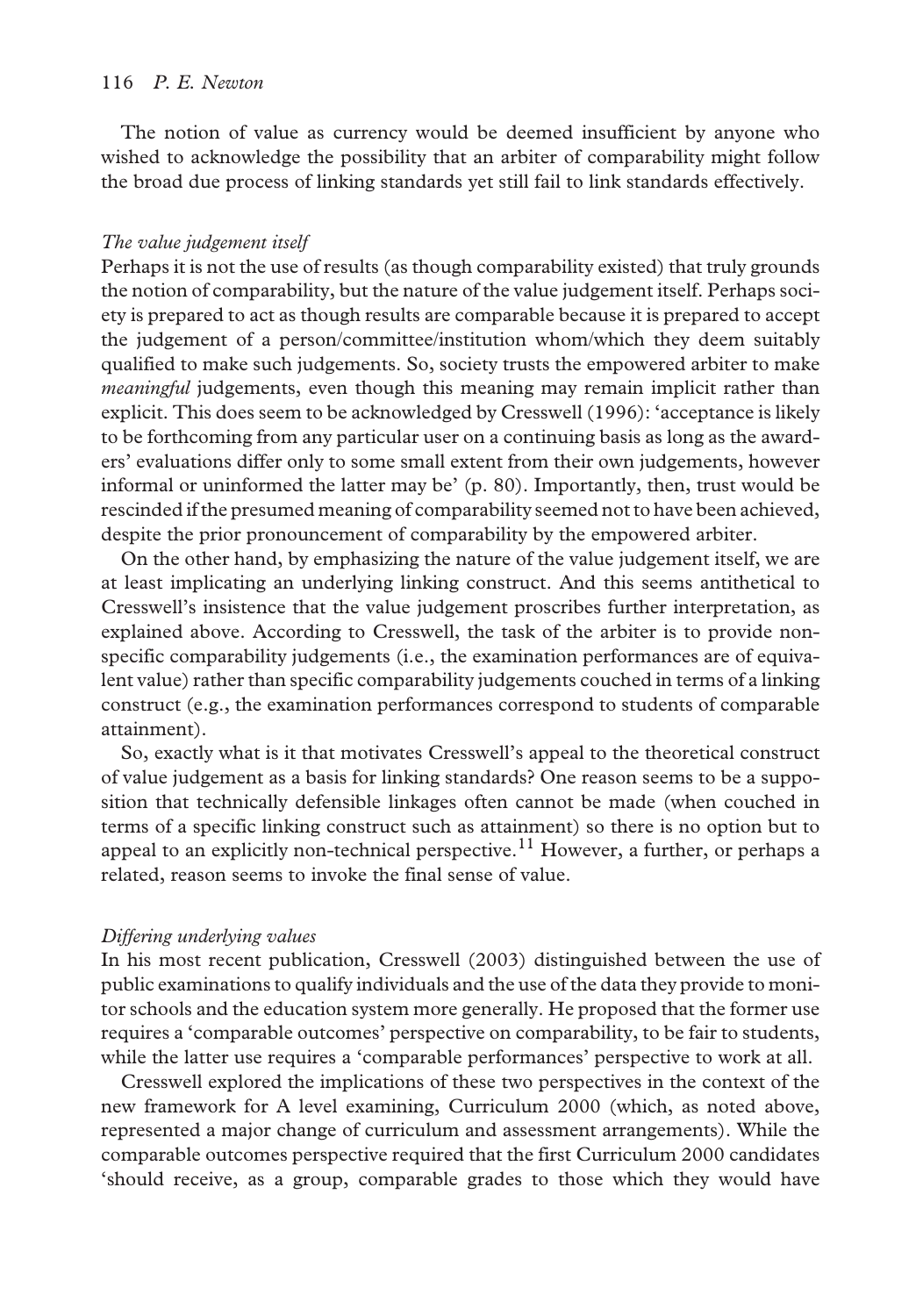received had they followed the old courses' (Cresswell, 2003, p. 14), the comparable performances perspective required that 'performance similar to that awarded a grade x in the past should be awarded a grade x in the new examination' (Cresswell, 2003, p. 15).

Crucially, he noted how adverse effects arising from the introduction of new courses appeared to have resulted in a reduction in the quality of performances overall. If true, the two perspectives would result in radically different consequences for students' grades. Cresswell came down firmly in favour of the comparable outcomes perspective, since only this could be fair to individual students whose results would be used by selectors (who would, potentially, be selecting between pre- and post-Curriculum 2000 students).

Clearly, then, the different uses to which results may be put hold potentially conflicting implications for approaches to linking standards; more precisely, the different uses imply different definitions of comparability. In the terminology of the general model, *different users and stakeholders value different linking constructs*, wanting to draw different inferences from comparability.

Again, though, if it were possible to agree upon a single definition for comparability, i.e., to agree upon a particular linking construct, then why the need to defer to the more nebulous idea of value judgement? The answer seems to reside in a belief that it is not possible to agree upon a single definition: different users wish to use examination results for different purposes, and there are no strong grounds for deciding between those competing values/definitions:

Ruling some such challenges out of court by insisting on a particular definition would be autocratic and, depending upon the size, power and influence of the particular constituency involved, only partially effective. Thus, choosing one of the definitions of standards discussed so far, even if it could be defended theoretically, would not be practically sensible. (Baird *et al.*, 2000, p. 224)

So, the value judgement theory of linking seems to divide into a series of claims. First, it is often technically impossible to link standards between examinations, so comparability can have no formal meaning in these circumstances (e.g., across subjects, or within subjects following major syllabus change). Second, there is a social obligation to link standards even when this cannot technically be achieved. Third, if comparability is to be achieved, then it can only be done by proclamation, and—if this proclamation is to be generally accepted—it must respect the multiple uses of examination grades. Fourth, this necessitates a procedure through which empowered arbiters make non-specific judgements of equivalent value (where the perceived value of an examination performance is relative to each arbiter's personal take on comparability).

#### **Contrasting approaches to linking standards**

The value judgement theory seems to necessitate a quite 'post-modern' approach to linking standards across examinations: the contest model of grade awarding.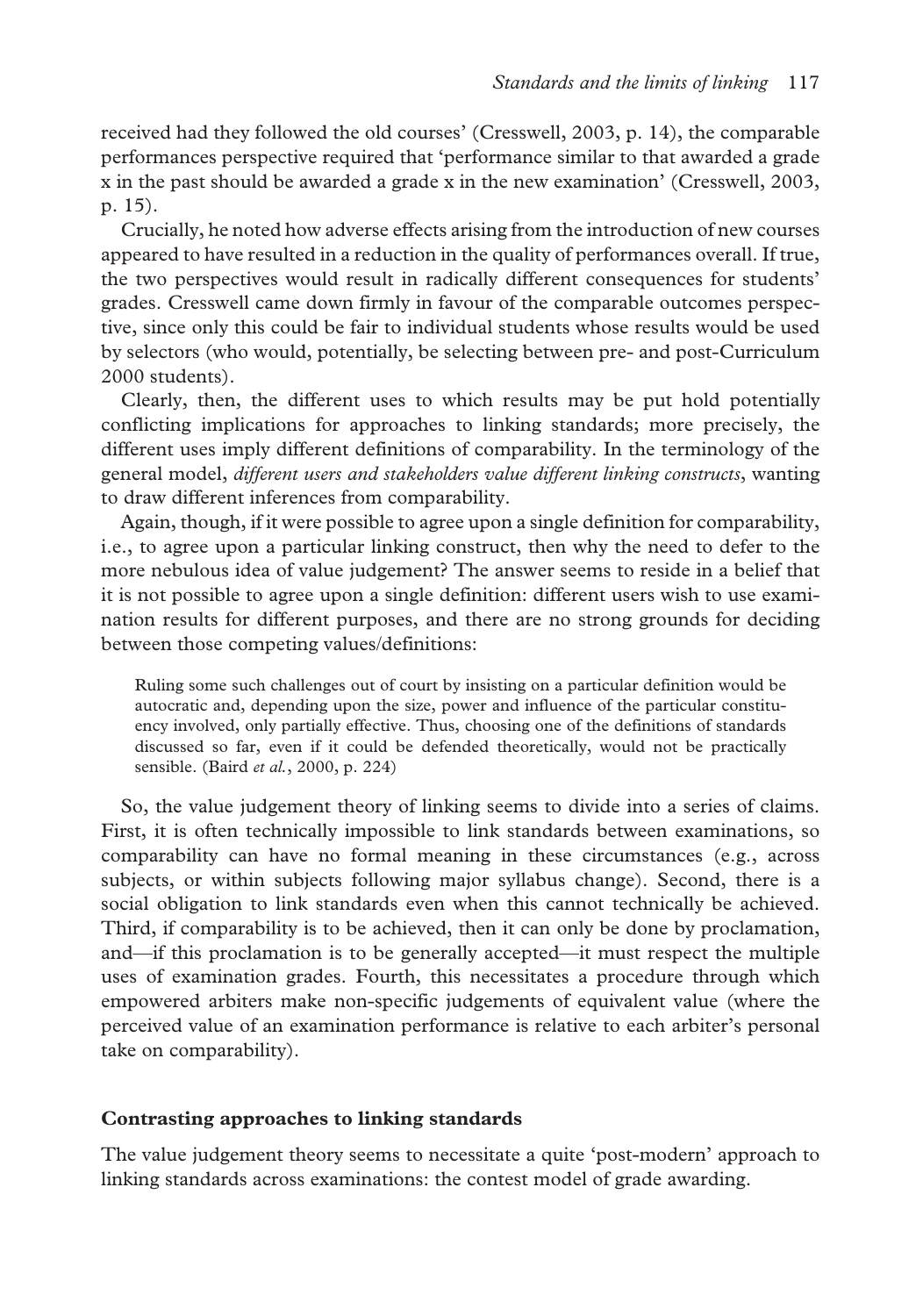# 118 *P. E. Newton*

## *The contest model*

In the early 1980s, Christie and Forrest (1981) described the process of linking standards between public examinations in England as a contest between different interest groups, each elevating different definitions of comparability. In particular, they distinguished between those promoting attainment-based definitions (i.e., linking constructs) and those promoting ability-based definitions (i.e., linking constructs). Baird *et al.* (2000), writing two decades later, characterized grade awarding procedures in a quite similar manner. Thus, members of grade awarding committees come to each grade awarding meeting with their own implicit or explicit values/definitions. They debate between themselves, and with officers of the examining board who bring their own implicit or explicit values/definitions, before making recommendations to the examining board Accountable Officer on cut-scores that would link standards (it is actually the latter who is officially empowered to pronounce comparability, presumably in the light of her own particular values/definitions).

The approach recommended by Baird *et al.* (2000) appears very pragmatic: stakeholders use examination results for multiple purposes; these purposes prioritize different definitions of comparability; so a solution must be found which somehow recognizes all of the purposes and all of the definitions. Hence, the contest model. Metaphorically speaking, the linking imperative could be seen as an attempt to find a vector that maximized the validity of the full range of possible inferences. Wiliam (1996) characterized it slightly differently, envisaging users' needs as needles on a dial; as long as none of the needles entered the 'red zone', the resulting standard would be acceptable, if not ideal. Given this logic, some linking decisions would tend to support attainment-related inferences, some would tend to support abilityrelated inferences, some would tend to support IQ-related inferences, and others might tend to support none. Yet, the inferences that would follow (or would not follow) from each linking decision would never be transparent to users. In effect, the lack of a linking construct would prevent inferences from being drawn from linked scores.

# *The diktat model*

At the other end of the spectrum lies an approach to linking that is differently pragmatic, and differently democratic; its premises can be characterized as follows. First, it is usually technically possible to link standards between examinations in a variety of ways, such that comparability can be given at least a plausible meaning. Second, in circumstances where comparability cannot be given at least a plausible meaning (i.e., where no plausible linking construct can be identified) there is a social obligation to be explicit about this and not to allow users to act as though meaning existed. Third, where multiple purposes imply multiple conflicting definitions of comparability, these purposes should be prioritized. Fourth, standards should be linked according to the definition which best supports the primary purpose; if this proscribes other uses, then other means should be sought for achieving those ends.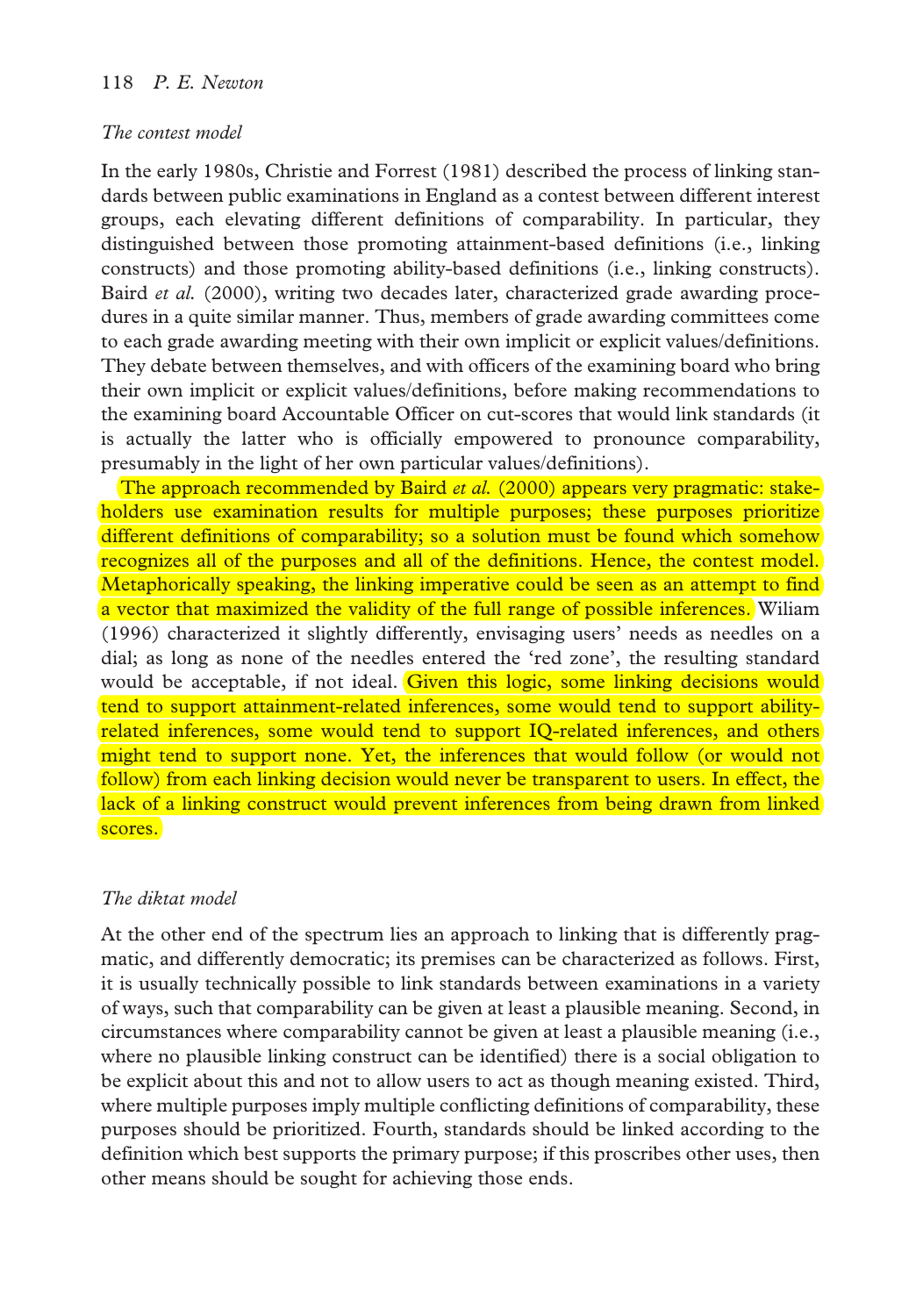This approach recommends explicitly opting for a single definition of comparability (a single linking construct) in advance of any attempt to link standards. It might therefore be termed a diktat model, since the battle between definitions would happen only once, in advance of the very first linking exercise. This decision is ultimately a political one, presumably made at the highest level, with guidance from experts in assessment. The cost of this approach would be the need to make explicit that certain kinds of inference from comparability will not be warranted.

#### *Choosing between approaches*

Choice of the contest model over the diktat model seems to appeal to a notion of social defensibility, beyond that of rational defensibility. It appears to provide a way of keeping all stakeholders on board, by taking all of their perspectives into account when linking standards, at least partially (or, perhaps, ostensibly). However, the cost of the contest model is its inherent lack of specification. The distinction between right and wrong—in terms of both procedure and product—is blurred. This would seem to be a major obstacle to transparency, a major threat to public understanding and, potentially, also a threat to fairness for at least some candidates. Since the contest model does not really support the idea of 'valid inference' from linked scores, it does not lead to clear guidance on how results should or should not be used. The ultimate risk is that users may draw inappropriate inferences from comparability, and may misuse examination results, without even realizing that they are doing so. There is also the risk that, if assessment procedures and products were suddenly brought into question, the boards would have no purely rational basis for defending them. This could result in a serious loss of public confidence in the system.

The diktat model, on the other hand, seeks a rational basis for comparability, related to what has been stated as the primary purpose for which the assessment results will be used. Its aim is to maximize the validity of inferences in relation to that specific purpose. It does not necessarily proscribe the use of results for other purposes. However, it does make clear that comparability may not support those other purposes quite as well. Indeed, in proscribing certain inferences, it might effectively proscribe certain uses.

The central question is whether it is better to maximize rational defensibility (in relation to a single function and linking construct) than to downplay, or to abandon, rational defensibility and to defer instead to social defensibility.

## **Conclusion**

The public is clamoring for the measurement profession to develop such linking relationships, especially for tests with identical or similar titles. In fact, it appears to me that the public thinks that if the best people in the profession work hard enough they can obtain linking relationships that are strong enough to deflect all reasonable criticisms. Nothing could be further from the truth. (Brennan, 2001, p. 15)

All around the world, measurement professionals are called upon to create linking relationships between all sorts of different kinds of tests. Although we often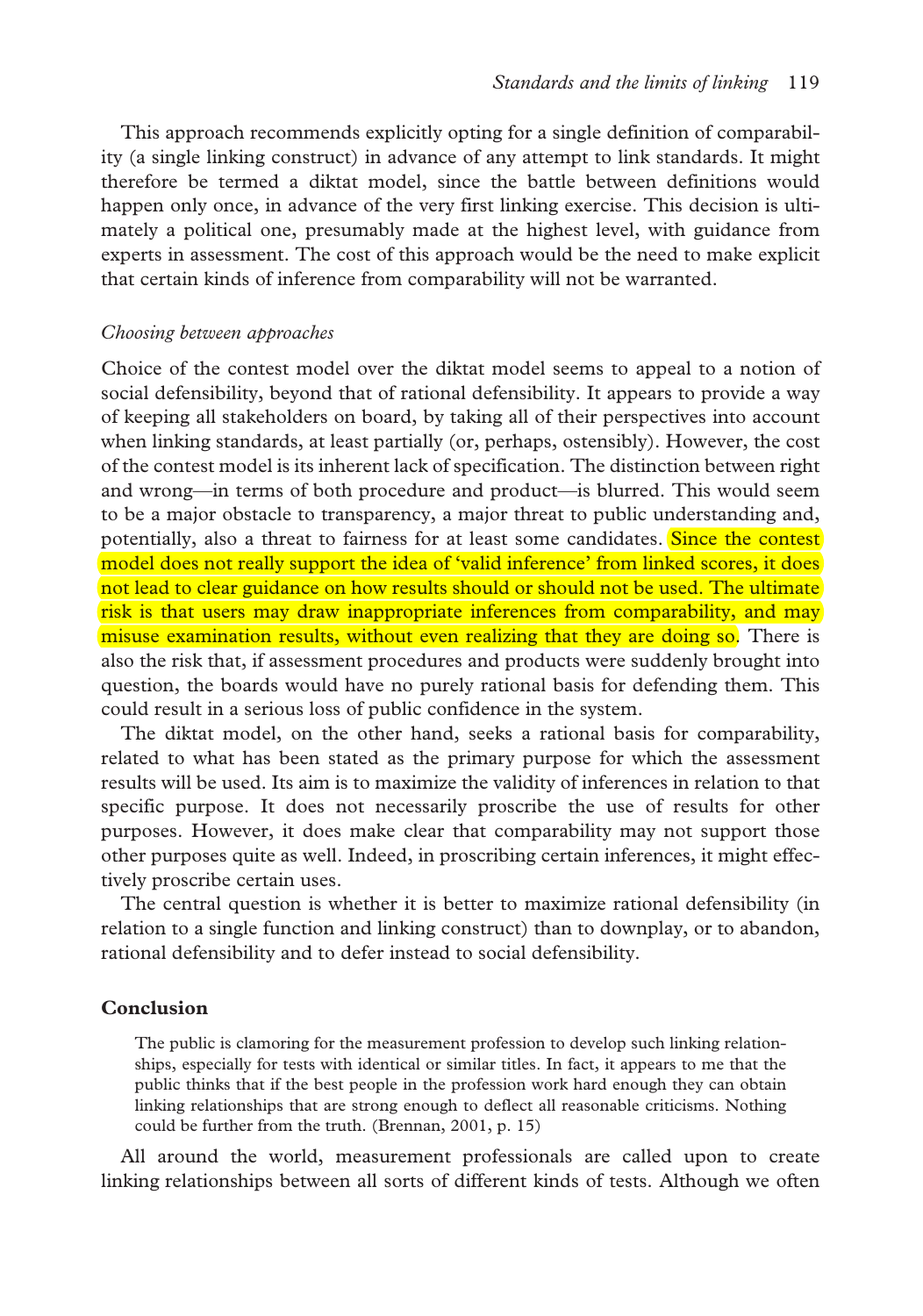oblige—even when this stretches the idea of linking to its limits—we do not always succeed in explaining exactly what we have managed to achieve, i.e., we often fail to support users and stakeholders in drawing valid inferences from linked scores.

Part of the reason for this seems to be a lack of clarity within the measurement profession on how to conceptualize the essence of linking. This paper introduced the idea of a linking construct as an organizing principle for making sense of linking in different contexts. It proposed two key principles concerning the limits of linking:

1. linking can only be achieved if a plausible linking construct can be identified (even if this construct can only be roughly defined and/or loosely defended);

2. inferences from linked scores can only be drawn in terms of the linking construct.

While this may rate as no more than common sense, to some, the important point is that any discussion of linking—particularly discussions with policy-makers and members of the public—must be explicit concerning the linking constructs involved and the kind of inferences that do, *and do not*, follow from linked scores. If we fail to be explicit about such matters then myths of comparability will proliferate; for example, the myth that examination standards can be carried forward un-problematically across decades in time, despite major curriculum and assessment change. Indeed, had the English awarding bodies and regulatory authorities been more open concerning the inevitable limitations of linking with the introduction of Curriculum 2000, then the A level crisis of 2002 might never have occurred at all.

Although the general model of linking might appear commonsensical to some, others might consider it plain wrong. One of the most important linking theories of recent years—the value judgement theory—would seem to suggest just this. A central claim of the value judgement theory, when applied to complex linking contexts, is that defensibility ultimately requires compromise between stakeholders with potentially different definitions of comparability. If operationalized—as in the contest model comparability could not be understood in terms of a single linking construct and no clear inferences would follow from linked scores.

Clearly, given the general model proposed earlier and subsequently expressed reservations, I find the contest model unsatisfactory. The alternative can be described as a diktat model, in which either a single linking construct is defined in advance or (where no plausible linking construct can be identified) linking is declared impossible.

## **Acknowledgements**

I am very grateful to many colleagues (from the UK awarding bodies, the National Foundation for Educational Research, the Qualifications and Curriculum Authority and elsewhere) who have challenged and encouraged the ideas that eventually found expression in this paper, and especially to Mike Cresswell and Jo-Anne Baird. None of the views expressed should be taken to represent those of my present employer, the Qualifications and Curriculum Authority.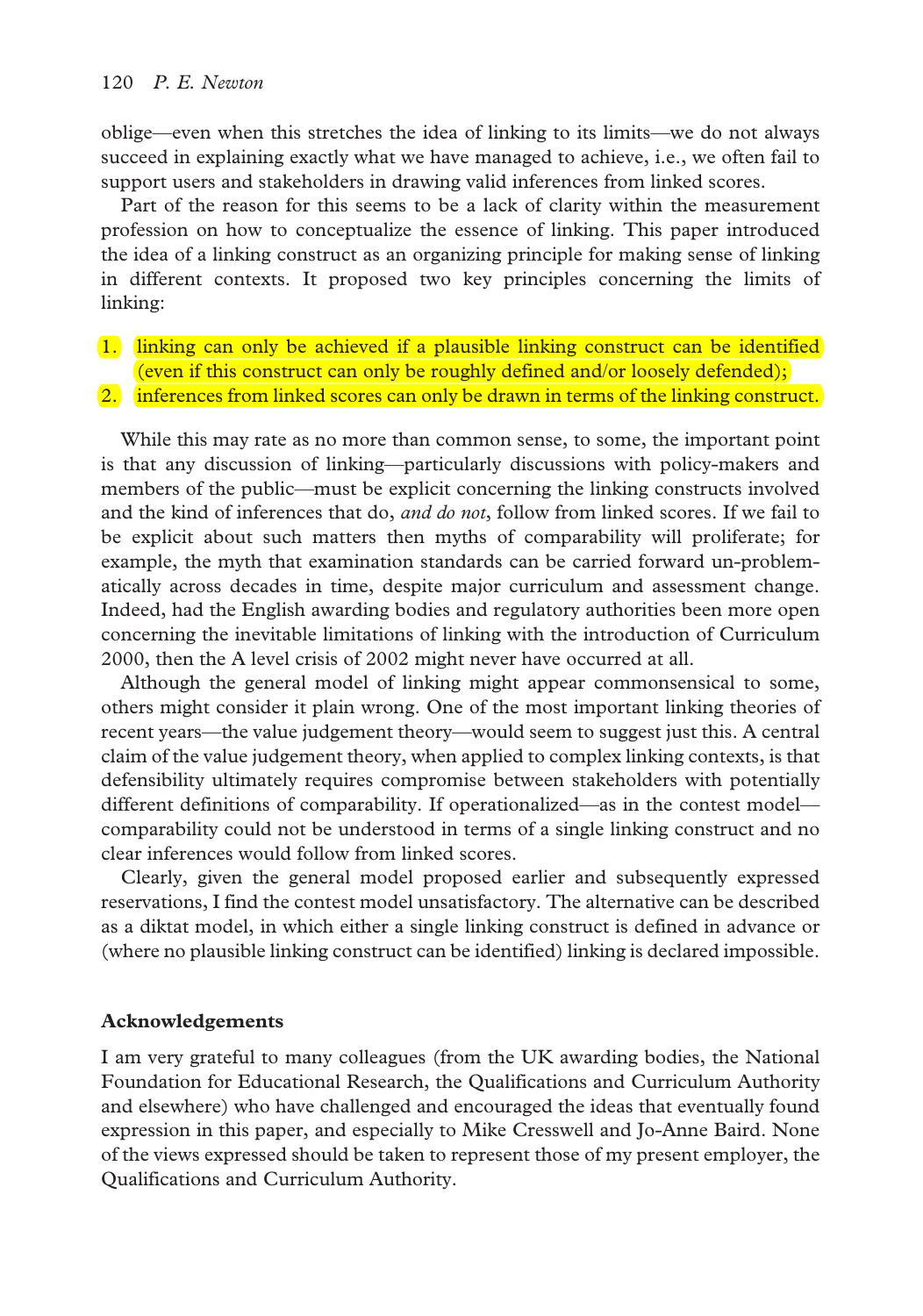# **Notes**

- 1. The first Curriculum 2000 A levels were awarded in August 2002. However, the release of results was greeted with rumours that students had been downgraded by the boards to avoid substantial pass rate rises, which was fuelled by claims that 'straight A' students were being awarded Ungraded on coursework units. The Education Secretary, Estelle Morris, ordered a public inquiry, to be headed by the former Chief Inspector of schools, Mike Tomlinson. The Tomlinson report uncovered an element of confusion between the boards and the regulator, and recommended remedial action, including the re-grading of certain units. By the beginning of October 2002, the Chairman (and acting Chief Executive) of the regulatory authority, Sir William Stubbs, had been forced to step down. By the end of October, the Education Secretary, Estelle Morris, had resigned. Ultimately, only 6 AS and 12 A2 unit grade boundaries were revised, resulting in 1,945 students receiving at least one revised A or AS grade.
- 2. The implication of the general model is that any straightforward standardization of attainment results, such as the conversion of raw scores to percentile ranks, would not count as linking (since there is no linking construct and, therefore, the scores are not linked in any *meaningful* sense).
- 3. Referring to Figure 1, the level of (mathematics) attainment in test 1 which corresponded to a mark of 4 might correspond to an average IQ of 100; if so, then the level of (chemistry) attainment in test 2 which corresponded to a mark of 6 should also correspond to an average IQ of 100 (for the scores to be linked).
- 4. Prior to 1998, the scaling process relied on students taking an additional test: the Australian Scaling Test. From 1998 onwards, an Average Marks Scaling system has been employed, where ability is not measured through a separate test, but is estimated through an iterative statistical process which models scores across combinations of subjects studied. Publications which provide information on the scaling process can be found on the website: http:// www.curriculum.wa.edu.au
- 5. The idea of a hierarchy is less evident in Mislevy's original formulation; and he noted (of projection) that 'This is not merely a matter of stronger or weaker information but of qualitatively different information' (Mislevy, 1992, p. 24).
- 6. Maxwell (2002) makes a distinction between 'panel moderation' and 'peer moderation', arguing that only the latter is truly social (since the standard is negotiated), while the former is merely bureaucratic (since the standard is imposed).
- 7. Note that, although both Mislevy (e.g., Mislevy, 1992, p. 23) and Linn (e.g., Haertel & Linn, 1996, p. 69) discussed the role of value judgement in social moderation, neither developed this into a theory of linking, *per se*.
- 8. In the A level context, for comparability between 1951 and 2005 to be discussed, a linking construct would need to be posited (for each subject) which encapsulated that which was common to the assessed constructs in both years (and, presumably, the intervening years as well). Given experience from comparability studies covering much shorter periods in time (e.g., Christie and Forrest, 1980) this would be a daunting prospect, to say the least.
- 9. Curriculum 2000 A levels generally require students to study for three A1 units and three A2 units. Students typically study A1 units during year 1 and, if they also opt for examination in year 1, are able to 'cash in' these units for the award of an AS qualification. A2 units are normally studied in year 2. Once these have been examined, all six units may be 'cashed in' for the full A level award.
- 10. The judgemental linking principle had been central to school examining in England for decades prior to the introduction of the A level. Crofts and Jones (1928), for example, described how it operated in relation to the School Certificate.
- 11. This might actually be challenged with reference to the general model presented earlier, given the potential for linking constructs to differ significantly from assessed constructs. Of course, the 'no option' proposition also rejects what might be considered a more defensible stance: to pronounce that comparability cannot meaningfully be achieved in certain contexts.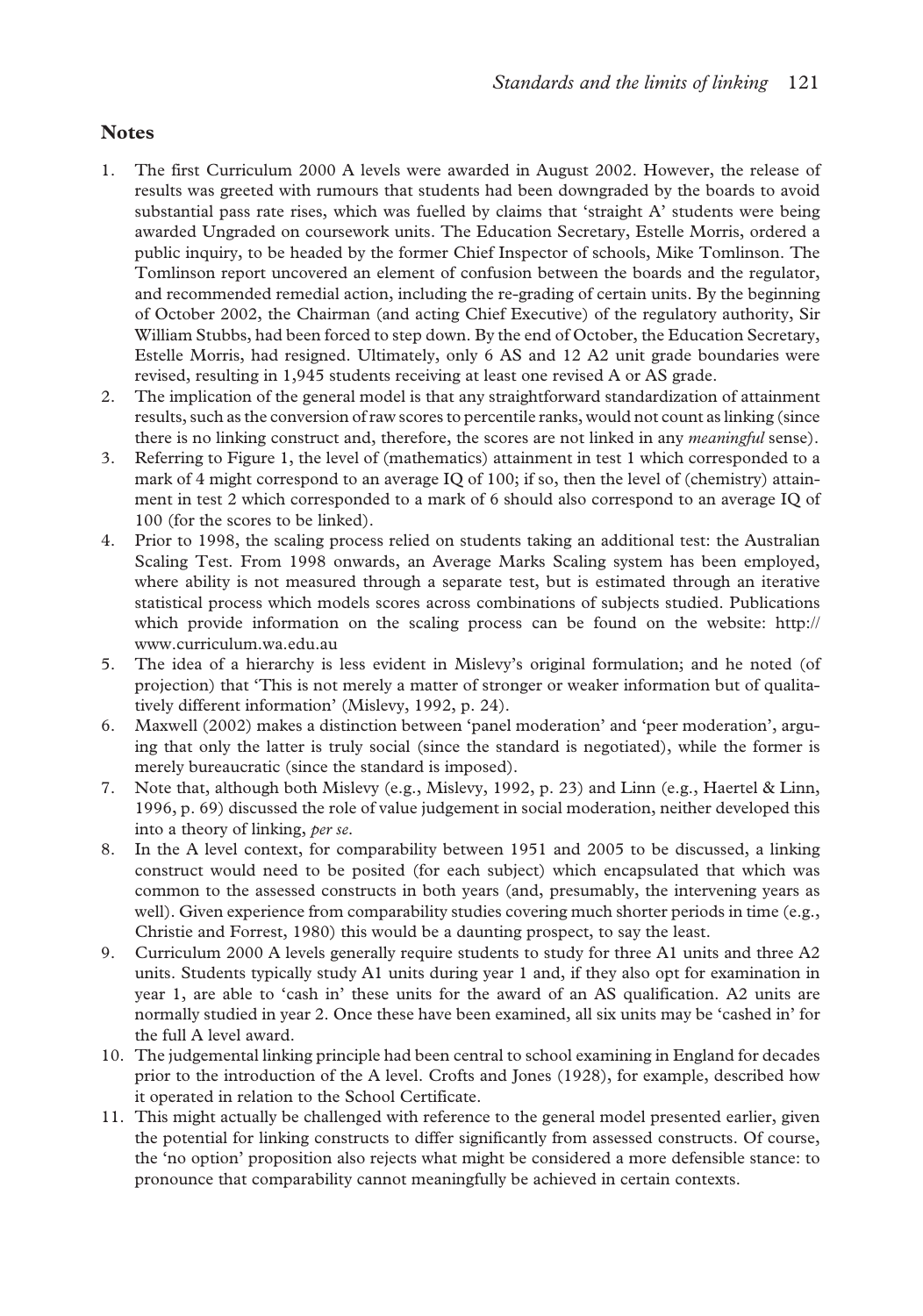#### **Notes on contributor**

Paul Newton is a Principal Assessment Researcher at the Qualifications and Curriculum Authority. His interests lie in the establishment of defensibility arguments concerning large-scale educational assessments and in the public understanding of assessment.

#### **References**

- Baird, J., Cresswell, M. & Newton, P. E. (2000) Would the real gold standard please step forward? *Research Papers in Education,* 15(2), 213–229.
- Baker, E., Sutherland, S. & McGaw, B. (2002) *Maintaining GCE A Level standards: the findings of an independent panel of experts* (London, QCA).
- Brennan, R. L. (1998) Misconceptions at the intersection of measurement theory and practice, *Educational Measurement: Issues and Practice,* 17(1), 5–9, 30.
- Brennan, R. L. (2001) Some problems, pitfalls, and paradoxes in educational measurement, Career Award Address to the *Annual Meeting of the National Council on Measurement in Education*, Seattle, 11–13 April.
- Christie, T. & Forrest, G. M. (1980) *Standards at GCE A-level: 1963 and 1973* (London, Macmillan Education).
- Christie, T. & Forrest, G. M. (1981) *Defining public examination standards.* Schools Council Research Studies (London, Macmillan Education).
- Cox, C. B. (1975) Educational statistics, in: C. B. Cox & R. Boyson (Eds) *Black paper 1975: the fight for education* (London, J. M. Dent & Sons Ltd.), 36–39.
- Cresswell, M. J. (1996) Defining, setting and maintaining standards in curriculum-embedded examinations: judgmental and statistical approaches, in: H. Goldstein & T. Lewis (Eds) *Assessment: problems, developments and statistical issues* (Chichester, John Wiley & Sons), 57–84.
- Cresswell, M. J. (2003) *Heaps, prototypes and ethics: the consequences of using judgements of student performance to set examination standards in a time of change* (London, University of London Institute of Education).
- Crofts, J. M. & Jones, D. C. (1928) *Secondary school examination statistics* (London, Longmans, Green).
- Feuer, M. J., Holland, P. W., Green, B. F., Bertenthal, M. W., Hemphill, F. C. (Eds) (1999) *Uncommon measures: equivalence and linkage among educational tests* (Washington DC, National Academy Press).
- Haertel, E. H. & Linn, R. L. (1996) Comparability, in: G. W. Phillips (Ed.) *Technical issues in large-scale performance assessment* (Washington DC, US Department of Education, National Center for Education Statistics), 59–78.
- Kolen, M. J & Brennan, R. L. (2004) *Test equating, scaling, and linking: methods and practices* (2nd edn) (New York, Springer Verlag).
- Linn, R. L. (1993) Linking results of distinct assessments, *Applied Measurement in Education,* 6(1), 83–102.
- Maxwell, G. (2002) *Moderation of teacher judgments in student assessment* (Queensland, Queensland School Curriculum Council).
- Mislevy, R. J. (1992) *Linking educational assessments: concepts issues, methods, prospects* (Princeton, NJ, Educational Testing Services).
- Mislevy, R. J. (1993) Foundations of a new test theory, in: N. Frederiksen, R. J. Mislevy & I. I. Bejar (Eds) *Test theory for a new generation* (Hillsdale, NJ, Lawrence Erlbaum Associates), 19–39.
- Orr, L. & Nuttall, D. L. (1983) *Determining standards in the proposed single system of examinations at 16+* (London, Schools Council).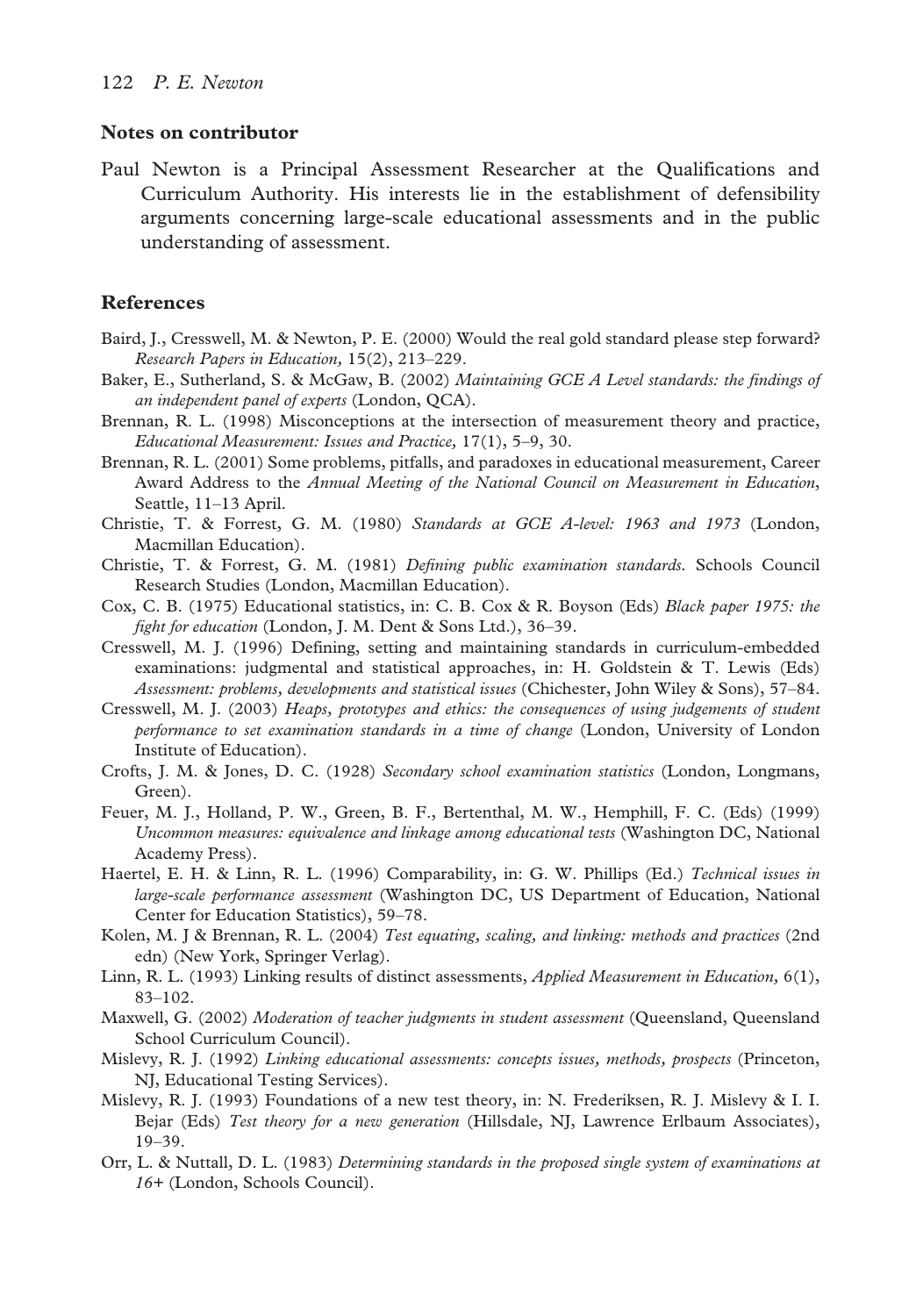- Partis, M. T. (1997) *Scaling of tertiary entrance marks in Western Australia.* Available online at: http://www.curriculum.wa.edu.au/files/pdf/114537\_1.pdf (accessed 9 March 2005).
- QCA (2004) *GCSE, GCSE in vocational subjects, GCE, VCE and GNVQ and AEA code of practice 2004/5* (London, QCA).
- Searle, J. R. (1995) *The construction of social reality* (New York, Free Press).
- Secondary Examinations Council (SEC) (1984) *The development of grade-related criteria* (London, SEC).
- Wiliam, D. (1996) Standards in examinations: a matter of trust? *The Curriculum Journal,* 7(3), 293–306.